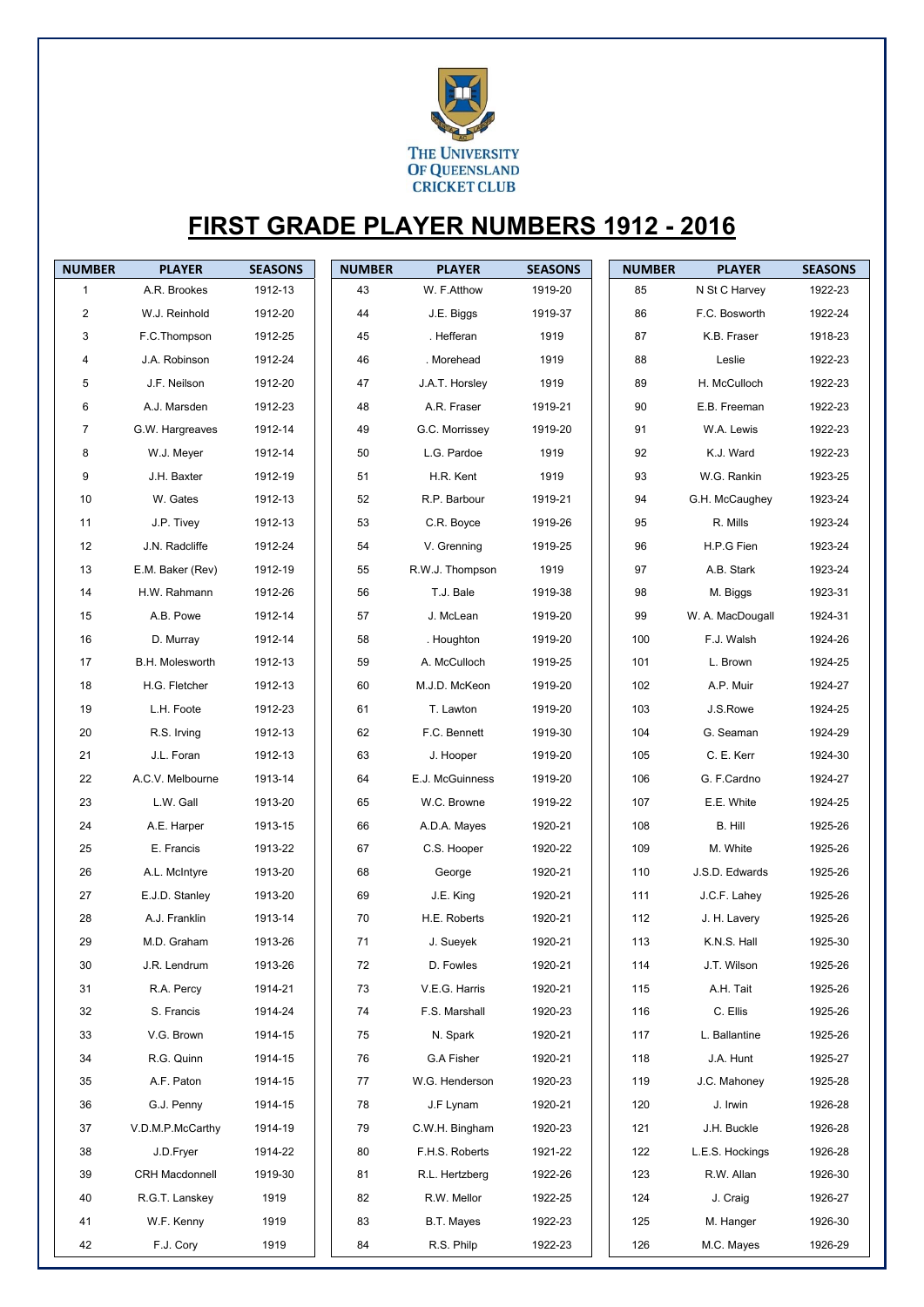| <b>NUMBER</b> | <b>PLAYER</b>       | <b>SEASONS</b> | <b>NUMBER</b> | <b>PLAYER</b>     | <b>SEASONS</b> | <b>NUMBER</b> | <b>PLAYER</b>      | <b>SEASONS</b> |
|---------------|---------------------|----------------|---------------|-------------------|----------------|---------------|--------------------|----------------|
| 127           | C. Barber           | 1926-27        | 177           | D.C. Williams     | 1934-35        | 227           | K. Martin          | 1942-43        |
| 128           | H.N.M Yeates        | 1926-32        | 178           | J.J. Murphy       | 1934-35        | 228           | N. Farinelli       | 1942-43        |
| 129           | L.L.S. Barr         | 1927-29        | 179           | P.T. Barry        | 1934-35        | 229           | L. Comino          | 1942-43        |
| 130           | F.E. Bright         | 1927-29        | 180           | J.C.A. Pizzey     | 1934-35        | 230           | <b>B R Moore</b>   | 1942-44        |
| 131           | W.F. Nixon-Smith    | 1927-32        | 181           | T.J.N. Foley      | 1935-37        | 231           | A. Weaver          | 1943-44        |
| 132           | J. Parnell          | 1927-29        | 182           | E.J. Carlson      | 1935-45        | 232           | K.F. G. Wilson     | 1943-50        |
| 133           | A.B. Chater         | 1928-33        | 183           | K.J. Barry        | 1935-38        | 233           | E.L. Dunn          | 1943-45        |
| 134           | J. M. Philp         | 1928-30        | 184           | C.M. Turbayne     | 1935-39        | 234           | C.D Cullen         | 1943-44        |
| 135           | C. Muir             | 1928-29        | 185           | C.C. Loxton       | 1936-46        | 235           | J.J. Sullivan      | 1943-46        |
| 136           | J. White            | 1928-29        | 186           | B.V. Heath        | 1936-37        | 236           | P.R. Beavis        | 1943-44        |
| 137           | E.R.H. Wyeth        | 1928-45        | 187           | B.L. Poole        | 1936-41        | 237           | J. Lullwan         | 1943-44        |
| 138           | A.H. Murray         | 1928-32        | 188           | <b>B.</b> Schmidt | 1936-39        | 238           | L. J. Byrne        | 1943-44        |
| 139           | J. M. Yeates        | 1928-29        | 189           | C.D. Alcorn       | 1936-40        | 239           | K.A. Archer        | 1943-53        |
| 140           | E.L. Johnson        | 1929-39        | 190           | R. Roe            | 1937-38        | 240           | C.J. Windsor       | 1943-46        |
| 141           | H.S. Dean           | 1929-30        | 191           | J. Govan          | 1937-39        | 241           | J.A. Albrey        | 1943-47        |
| 142           | E.F.H. Cafferky     | 1929-33        | 192           | O.N. Lloyd        | 1937-43        | 242           | K. Reye            | 1943-45        |
| 143           | B.P. Mahoney        | 1929-41        | 193           | R.L Quinn         | 1937-50        | 243           | L.R. Woolf         | 1943-45        |
| 144           | R.N.H. Michod       | 1929-33        | 194           | N.L. Hall         | 1937-38        | 244           | S J L Gomm         | 1943-44        |
| 145           | I.L.B. Henderson    | 1929-30        | 195           | J.C. Alexander    | 1937-40        | 245           | P. Byrne           | 1943-45        |
| 146           | D.K. Mossop         | 1929-36        | 196           | A.J.Schindler     | 1937-39        | 246           | J.L. Forster       | 1944-45        |
| 147           | A.J.G. Nicholson    | 1929-31        | 197           | K.W. Brown        | 1937-44        | 247           | H C Giese          | 1944-45        |
| 148           | H.T. Priestley      | 1929-30        | 198           | G. Corones        | 1937-40        | 248           | C.J. Charlsworth   | 1944-45        |
| 149           | J.R. Penny          | 1930-31        | 199           | W. Prentice       | 1938-39        | 249           | J.H. Steel         | 1944-52        |
| 150           | K.H. Hooper         | 1930-31        | 200           | E.G. Broad        | 1938-46        | 250           | H.L. Higginson     | 1944-45        |
| 151           | T.H. Strong         | 1930-33        | 201           | V.M. Mylne        | 1938-39        | 251           | T.A. Bulmer        | 1944-50        |
| 152           | D.S. Maxwell        | 1930-32        | 202           | A.D. Duffy        | 1938-39        | 252           | D.B. Given         | 1944-50        |
| 153           | J.H. Morrow         | 1930-34        | 203           | J. Francis        | 1939-40        | 253           | G. Unkenstein      | 1944-45        |
| 154           | O.J. Bell           | 1930-35        | 204           | J.L. Hoare        | 1939-48        | 254           | <b>B</b> J Scanlan | 1944-45        |
| 155           | C. Viertel          | 1931-32        | 205           | A.C Estwick       | 1939-47        | 255           | A. Kelly           | 1944-45        |
| 156           | D.E. Edwards        | 1931-32        | 206           | D.F. Cumming      | 1939-40        | 256           | A.R. Tickle        | 1944-55        |
| 157           | <b>B.B. Barrack</b> | 1931-35        | 207           | R.S Hopkins       | 1939-43        | 257           | R. Court           | 1944-45        |
| 158           | B.R. Martin         | 1931-33        | 208           | E. Emmanuel       | 1939-40        | 258           | A.S. Given         | 1945-47        |
| 159           | R.M. Hubbard        | 1931-40        | 209           | R.H. Matthews     | 1939-41        | 259           | R. Wilkinson       | 1945-46        |
| 160           | J.J. Mahoney        | 1931-50        | 210           | M.G. Cooke        | 1940-44        | 260           | B.L.T. Walker      | 1945-46        |
| 161           | V.G. Honour         | 1932-49        | 211           | V.G. McMahon      | 1940-47        | 261           | N.W. Rattle        | 1945-58        |
| 162           | W.C. Alexander      | 1932-37        | 212           | C.E. Elliott      | 1940-47        | 262           | R.F. Drake         | 1945-46        |
| 163           | W.A. Mahoney        | 1932-35        | 213           | H.A. Price        | 1941-46        | 263           | I.E. Clarke        | 1945-47        |
| 164           | J. Portley          | 1932-33        | 214           | R.S Gynther       | 1941-45        | 264           | P. Catsoulis       | 1945-55        |
| 165           | G.C.H. Hogg         | 1932-36        | 215           | J.G. Willis       | 1941-42        | 265           | E.W Wagner         | 1946-47        |
| 166           | A.O. Baldwin        | 1933-35        | 216           | N.T. McMahon      | 1941-44        | 266           | M.W Miles          | 1946-55        |
| 167           | H.W.W. Shand        | 1933-37        | 217           | J. Honour         | 1941-42        | 267           | D.R Feez           | 1946-49        |
| 168           | H.K. Thomsett       | 1933-39        | 218           | J.F. Ross         | 1942-49        | 268           | G. O'Brien         | 1946-48        |
| 169           | R.D. Chester        | 1933-35        | 219           | N.H.V. Hoyling    | 1942-49        | 269           | L.H. Batten        | 1947-50        |
| 170           | J.P. Fihelly        | 1933-37        | 220           | W.A. McClintock   | 1942-43        | 270           | W.E.P Harris       | 1947-52        |
| 171           | J.W. Evans          | 1933-34        | 221           | M.L. Conroy       | 1942-55        | 271           | T.J.Corcoran       | 1947-57        |
| 172           | W.J.S. Sloan        | 1933-34        | 222           | B.W.Taylor        | 1942-52        | 272           | M. Robertson       | 1947-50        |
| 173           | P.L. Dixon          | 1933-46        | 223           | F. Smith          | 1942-43        | 273           | C.W. Trouton       | 1947-49        |
| 174           | T.P. Hempenstall    | 1934-37        | 224           | R McCowan         | 1942-43        | 274           | C.B. Venton        | 1947-49        |
| 175           | A Moore             | 1934-35        | 225           | A. Dalzell        | 1942-43        | 275           | M.F. Corder        | 1948-52        |
| 176           | P.R. Howard         | 1934-38        | 226           | N.M. Hunter       | 1942-43        | 276           | R.L. Franklin      | 1948-49        |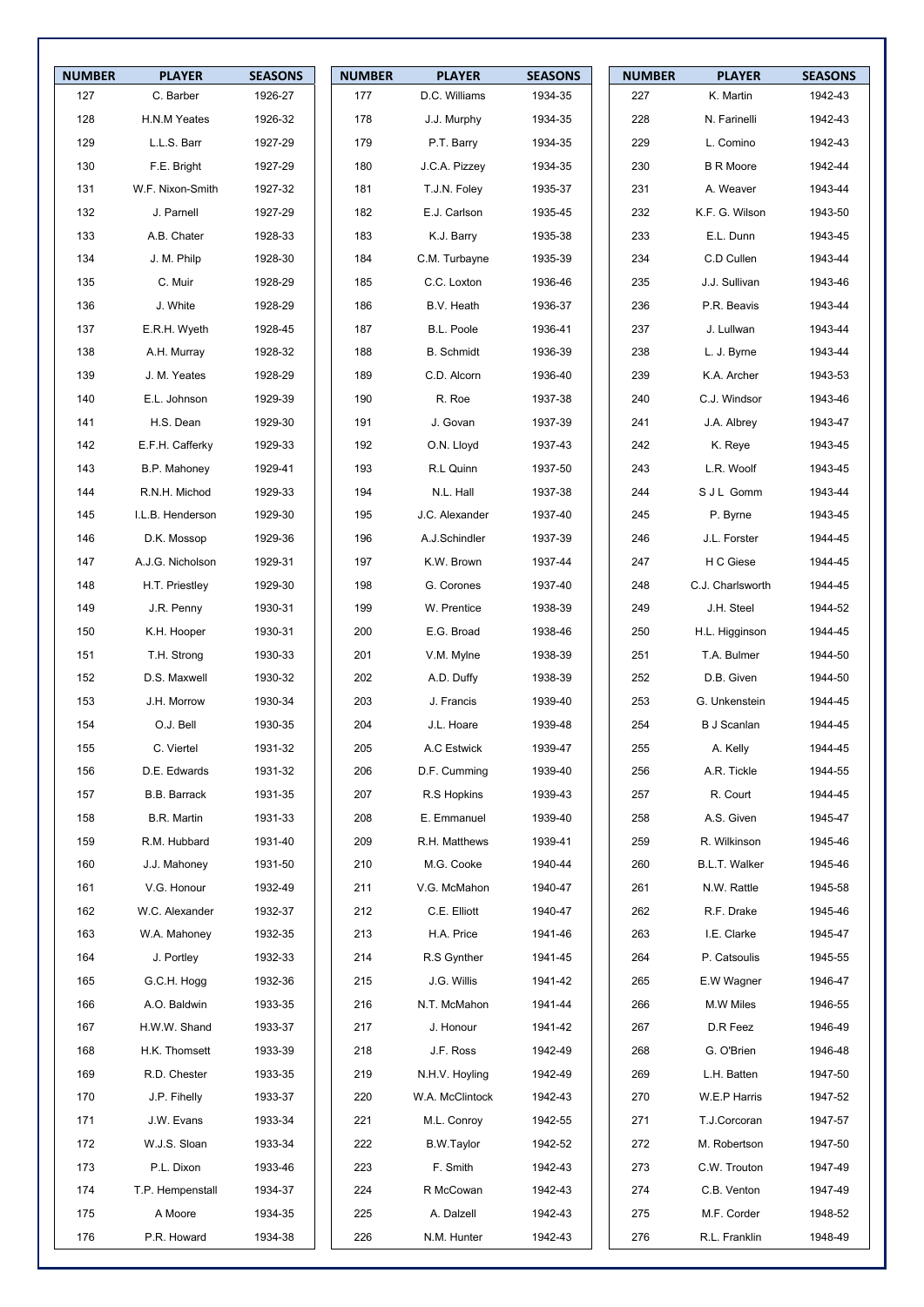| <b>NUMBER</b> | <b>PLAYER</b>    | <b>SEASONS</b> | <b>NUMBER</b> | <b>PLAYER</b>         | <b>SEASONS</b> | <b>NUMBER</b> | <b>PLAYER</b>         | <b>SEASONS</b> |
|---------------|------------------|----------------|---------------|-----------------------|----------------|---------------|-----------------------|----------------|
| 277           | G. Anderson      | 1948-49        | 327           | R.D. Grice            | 1955-73        | 377           | J. E. Evans           | 1965-66        |
| 278           | A. C. McQuillan  | 1948-50        | 328           | T.R. Veivers          | 1955-75        | 378           | A. J. Corcoran        | 1965-66        |
| 279           | M E Williams     | 1948-49        | 329           | I.D.Callinan          | 1955-63        | 379           | <b>B.D. Maranta</b>   | 1965-72        |
| 280           | M.L. Hansen      | 1948-59        | 330           | R.W. Mihell           | 1955-66        | 380           | K. H. Tronc           | 1965-67        |
| 281           | G.B. Bayard      | 1948-50        | 331           | <b>B.D. Partridge</b> | 1955-57        | 381           | G. T. Wood            | 1965-74        |
| 282           | D. G. Aitken     | 1948-49        | 332           | L.D. Cooper           | 1955-77        | 382           | J. C. O'Neill         | 1965-69        |
| 283           | J. Nicholson     | 1948-49        | 333           | R.F. Greenhill        | 1956-62        | 383           | D. C. Graham          | 1965-66        |
| 284           | P.G. Cooke       | 1949-50        | 334           | R.N. Leeson           | 1956-58        | 384           | A. E. de N.           | 1965-66        |
| 285           | C.V. Petersen    | 1949-52        | 335           | J.P. Biggs            | 1956-59        | 385           | Rogers<br>O.J. Morgan | 1966-71        |
| 286           | P. Lawton        | 1949-50        | 336           | R.G. Edwards          | 1956-60        | 386           | T Connor              | 1966-67        |
| 287           | A.R. Doherty     | 1949-51        | 337           | D. Moo                | 1957-58        | 387           | B. A. Richardson      | 1966-67        |
| 288           | R. Batchelor     | 1949-50        | 338           | P.P. Finnimore        | 1957-64        | 388           | D J M Kearney         | 1966-69        |
| 289           | G.J. Maule       | 1949-51        | 339           | D.A.K. McNee          | 1957-64        | 389           | R W Brown             | 1966-67        |
| 290           | A.G. Smith       | 1949-50        | 340           | S.A. Scholfield       | 1957-58        | 390           | J. R. Cotterell       | 1966-67        |
| 291           | B. O'Callaghan   | 1949-56        | 341           | R G Henzell           | 1958-65        | 391           | W.C. Reed             | 1967-72        |
| 292           | D.G. Esler       | 1950-51        | 342           | P C Nash              | 1958-59        | 392           | K.J. McSweeney        | 1967-68        |
| 293           | J.M. Letchford   | 1950-53        | 343           | J C Moore             | 1958-59        | 393           | P.S. Lavarack         | 1967-68        |
| 294           | C.P. Low         | 1950-51        | 344           | P J O'Neill           | 1958-70        | 394           | T.B.I. Crommelin      | 1968-82        |
| 295           | J.C. McCallum    | 1950-51        | 345           | S M McDonnell         | 1958-61        | 395           | P.E. Ledger           | 1968-69        |
| 296           | W.M. Steel       | 1951-52        | 346           | E A. N Wenck          | 1958-61        | 396           | R.C.S. Manning        | 1968-70        |
| 297           | N.C.Tallis       | 1950-55        | 347           | T.G. Stewart          | 1959-66        | 397           | J.E. Jamieson         | 1968-71        |
| 298           | A.R. Duncan      | 1950-54        | 348           | J. F. Curnow          | 1959-61        | 398           | L.J. Barney           | 1969-76        |
| 299           | G. O'Leary       | 1950-52        | 349           | R.G. Nicol            | 1959-60        | 399           | R.J. Lees             | 1969-78        |
| 300           | J. Neil          | 1950-55        | 350           | G.S. Petersen         | 1959-60        | 400           | R.D. Jackson          | 1969-73        |
| 301           | H.I. Harris      | 1950-57        | 351           | R.E. Kelly            | 1959-61        | 401           | I.B. Masters          | 1970-80        |
| 302           | E.K.Carrigan     | 1951-53        | 352           | W Bonner              | 1960-61        | 402           | S.N. Ledger           | 1970-76        |
| 303           | A. A. Seawright  | 1951-52        | 353           | D.J. Hale             | 1960-65        | 403           | J.M. Buchanan         | 1971-84        |
| 304           | F. F. O'Driscoll | 1951-55        | 354           | W. Kitching           | 1960-69        | 404           | W.J. Greinke          | 1971-79        |
| 305           | L.G. Lukin       | 1951-55        | 355           | G.E. Duhs             | 1960-61        | 405           | R.J. Begg             | 1971-72        |
| 306           | C.G. Hoey        | 1951-52        | 356           | P.J. Gray             | 1960-62        | 406           | W.L. Ziebell          | 1971-78        |
| 307           | D.E. O'Sullivan  | 1951-62        | 357           | R.P. Johnston         | 1960-63        | 407           | D.L.Ellis             | 1971-78        |
| 308           | D.J. Stalley     | 1951-52        | 358           | A.J. O'Loan           | 1960-66        | 408           | G.E. Lamperd          | 1971-72        |
| 309           | D.C. Mengel      | 1951-74        | 359           | F.L. Bennett          | 1960-61        | 409           | B. L. McIntyre        | 1971-72        |
| 310           | R.A. Peirce      | 1952-58        | 360           | G.S. McNee            | 1961-64        | 410           | A. Hill               | 1971-72        |
| 311           | K.C. Duffy       | 1952-59        | 361           | F.R Crane             | 1961-79        | 411           | I.S. Howell           | 1972-73        |
| 312           | B.N. Auld        | 1952-53        | 362           | I.L.J. Drynan         | 1961-62        | 412           | P. K. Frame           | 1972-77        |
| 313           | G.R. Hills       | 1952-53        | 363           | T.H. Palethorpe       | 1961-62        | 413           | J. M. Creagh          | 1972-73        |
| 314           | W.R.Taggart      | 1952-53        | 364           | W.H. Buckle           | 1962-81        | 414           | W.P.E. Wanka          | 1972-74        |
| 315           | C. Jones         | 1952-55        | 365           | <b>B</b> Entsch       | 1962-67        | 415           | A D Ogilvie           | 1973-81        |
| 316           | P.C. Hagan       | 1952-54        | 366           | R.J.P. Marks          | 1962-63        | 416           | A J Byron             | 1973-75        |
| 317           | D J O'Shea       | 1953-55        | 367           | G. M. Bizzell         | 1963-65        | 417           | L C Mierzwa           | 1973-80        |
| 318           | D.L Strachan     | 1953-59        | 368           | D.J. Hewett           | 1963-64        | 418           | R E Dowe              | 1973-75        |
| 319           | E.L. Wright      | 1953-55        | 369           | M.D. McNee            | 1963-68        | 419           | <b>B</b> Fisher       | 1973-74        |
| 320           | T.R.Cory         | 1954-59        | 370           | W.T. Powell           | 1963-78        | 420           | R C Hooten            | 1974-78        |
| 321           | K.L Breusch      | 1954-55        | 371           | H.L. Stack            | 1963-68        | 421           | J B Anning            | 1974-80        |
| 322           | A.D. Morwood     | 1954-58        | 372           | K.J. Down             | 1963-64        | 422           | I E Yeo               | 1975-80        |
| 323           | S.R.Johnston     | 1954-55        | 373           | R.D. Broadfoot        | 1963-69        | 423           | M E Kleimeyer         | 1976-79        |
| 324           | J.S. Morris      | 1954-55        | 374           | H Bofinger            | 1963-64        | 424           | G J Porter            | 1976-77        |
| 325           | P.J.J. Callinan  | 1955-56        | 375           | D.M. Little           | 1964-75        | 425           | P R Bell              | 1977-79        |
| 326           | K.D. Lakeland    | 1955-57        | 376           | D.A. Taylor           | 1964-70        | 426           | <b>B</b> W Rubb       | 1977-85        |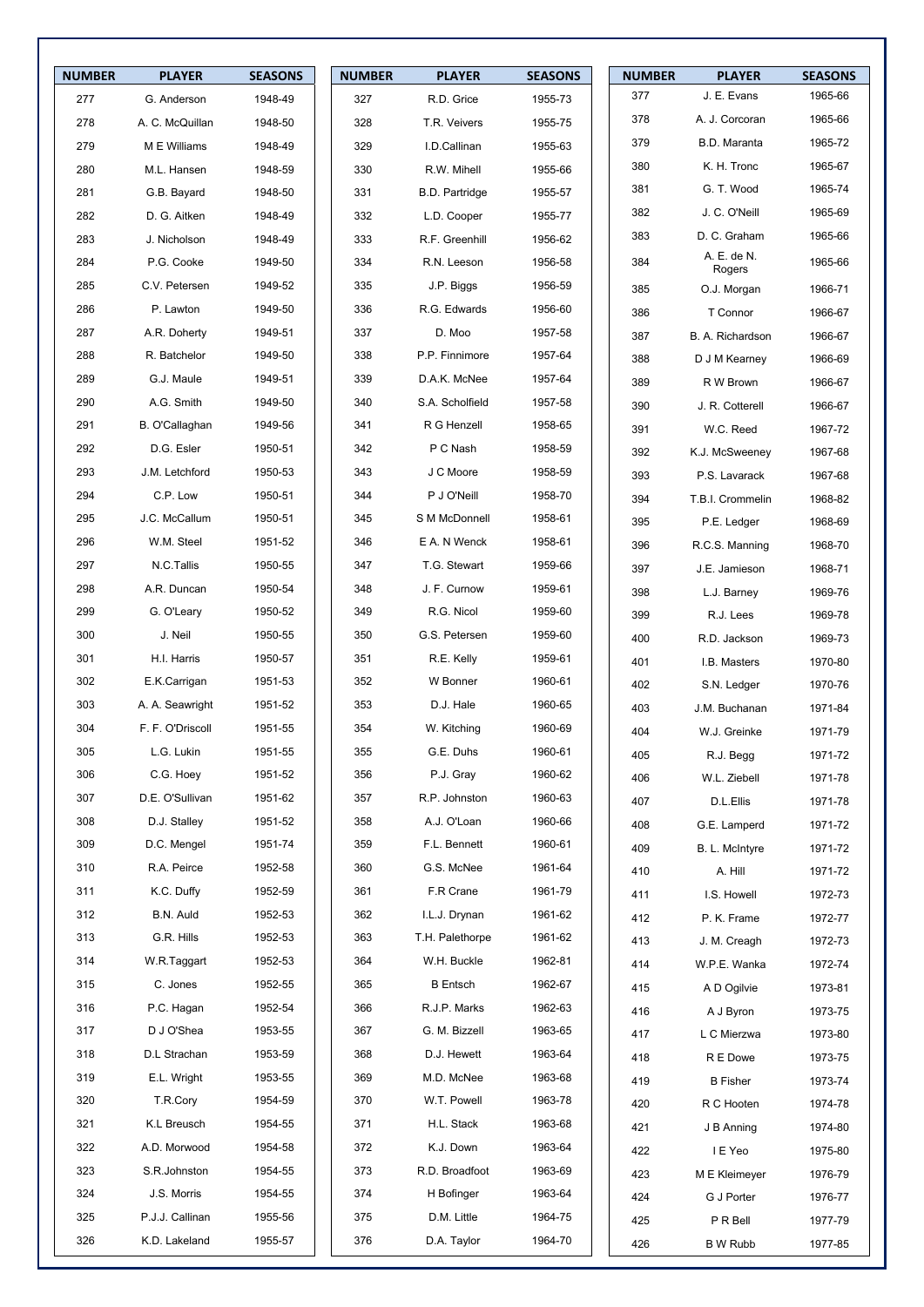| <b>NUMBER</b> | <b>PLAYER</b>         | <b>SEASONS</b> | <b>NUMBER</b> | <b>PLAYER</b>       | <b>SEASONS</b> | <b>NUMBER</b> | <b>PLAYER</b>  | <b>SEASONS</b> |
|---------------|-----------------------|----------------|---------------|---------------------|----------------|---------------|----------------|----------------|
| 427           | <b>B J Kelly</b>      | 1977-83        | 477           | M A S Stoodley      | 1984-85        | 527           | C J Moore      | 1994-95        |
| 428           | J L Steward           | 1977-79        | 478           | P J T Goggin        | 1985-89        | 528           | S A C Thomas   | 1994-96        |
| 429           | B W J Humphrys        | 1977-78        | 479           | F M Francke         | 1985-87        | 529           | S J Womersley  | 1994-95        |
| 430           | R C Holloway          | 1977-78        | 480           | D Mills             | 1985-87        | 530           | R S Sheppard   | 1994-97        |
| 431           | T.G. Edmonson         | 1977-78        | 481           | S N Keddy           | 1985-86        | 531           | M J Watter     | 1996-97        |
| 432           | W P Ledger            | 1977-89        | 482           | C W Scott           | 1985-88        | 532           | J W L Hansen   | 1995-96        |
| 433           | N Henry               | 1978-80        | 483           | R G B Porter        | 1985-91        | 533           | J T Ryan       | 1995-97        |
| 434           | <b>B N J Oxenford</b> | 1978-79        | 484           | W S Hawthorne       | 1985-86        | 534           | R J McInnes    | 1996-99        |
| 435           | J A Fardoulys         | 1978-79        | 485           | P R M Herring       | 1986-99        | 535           | R K Hale       | 1996-04        |
| 436           | D Haussman            | 1978-79        | 486           | D Oakley            | 1986-87        | 536           | P C Tucker     | 1996-97        |
| 437           | <b>B</b> Abernathy    | 1978-84        | 487           | M J Bowers          | 1986-92        | 537           | G A C Estwick  | 1996-97        |
| 438           | P G Lucas             | 1978-82        | 488           | J R Kennedy         | 1987-88        | 538           | L S Stevens    | 1996-14        |
| 439           | R Johnston            | 1978-79        | 489           | S Stuckey           | 1987-88        | 539           | C J Boyd       | 1996-08        |
| 440           | P Willmot             | 1978-80        | 490           | P C R Tufnell       | 1987-88        | 540           | P R Mackintosh | 1997-00        |
| 441           | P Timms               | 1979-82        | 491           | R R M Herring       | 1987-90        | 541           | T P Maher      | 1997-99        |
| 441           | R N Traves            | 1979-94        | 492           | P L Davis           | 1987-90        | 542           | A M Carnell    | 1997-01        |
| 443           | D J Lillie            | 1979-86        | 493           | J A Eales           | 1988-89        | 543           | A. McIntosh    | 1997-98        |
| 444           | K C Wessels           | 1979-80        | 494           | M P Homan           | 1988-94        | 544           | T Stallman     | 1997-98        |
| 445           | P W Skippen           | 1979-80        | 495           | P J Irving          | 1988-89        | 545           | S J Farrell    | 1998-12        |
| 446           | H M Bingham           | 1979-80        | 496           | <b>B N Quinn</b>    | 1988-89        | 546           | T M McGrath    | 1998-99        |
| 447           | R H Buchholz          | 1979-80        | 497           | A R Forbes          | 1988-89        | 547           | J Anderson     | 1998-99        |
| 448           | R Raj                 | 1979-83        | 498           | S A Muller          | 1988-90        | 548           | C D Hartley    | 1998-          |
| 449           | D J Grogan            | 1980-90        | 499           | W A Seccombe        | 1989-05        | 549           | G T Beard      | 1998-02        |
| 450           | D J Savage            | 1980-81        | 500           | M J Hankinson       | 1989-92        | 550           | J Edwards      | 1998-99        |
| 451           | D R O'Rourke          | 1980-81        | 501           | M S Kasprowicz      | 1989-08        | 551           | C A Torrisi    | 1999-06        |
| 452           | I A Greig             | 1980-86        | 502           | C G White           | 1989-92        | 552           | P J Buttrum    | 1999-03        |
| 453           | G W Manteit           | 1980-84        | 503           | P L Taylor          | 1990-92        | 553           | S B Connor     | 1999-00        |
| 454           | G I Keating           | 1980-89        | 504           | T L Garde           | 1990-98        | 554           | C A Philipson  | 1999-13        |
| 455           | J F C Loxton          | 1980-82        | 505           | A M Walduck         | 1990-98        | 555           | R K Atkinson   | 1999-02        |
| 456           | <b>B A Courtice</b>   | 1981-98        | 506           | S L Flegler         | 1990-95        | 556           | N J Dever      | 2000-05        |
| 457           | J M Maguire           | 1981-82        | 507           | T O'Brien           | 1990-91        | 557           | M R Ellison    | 2000-06        |
| 458           | L Nash                | 1981-82        | 508           | M A Shackel         | 1990-02        | 558           | D L Schweitzer | 2000-03        |
| 459           | S A Carty             | 1981-93        | 509           | T D Higgins         | 1990-92        | 559           | C Auty         | 2000-01        |
| 460           | D G Mullins           | 1982-88        | 510           | R A D Bathgate      | 1990-91        | 560           | A Rush         | 2001-04        |
| 461           | I A Elks              | 1982-99        | 511           | T J Reddacliff      | 1991-93        | 561           | J R Turner     | 2001-13        |
| 462           | G D J Smith           | 1982-83        | 512           | T Jones             | 1991-92        | 562           | A Cavanough    | 2001-04        |
| 463           | P S Veivers           | 1982-84        | 513           | I Faulconbridge     | 1991-92        | 563           | A Griffen      | 2001-02        |
| 464           | L Forbes              | 1982-84        | 514           | M L Love            | 1991-09        | 564           | S Cash         | 2001-03        |
| 465           | E J Rasmussen         | 1982-84        | 515           | G I Foley           | 1992-01        | 565           | D M Betts      | 2002-08        |
| 466           | D Lowe                | 1982-83        | 516           | P W Jackson         | 1992-00        | 566           | S J O'Leary    | 2002-08        |
| 467           | D C Biggs             | 1983-98        | 517           | A K Lossberg        | 1992-98        | 567           | M W Creed      | 2002-03        |
| 468           | C A Courtney          | 1983-84        | 518           | A J Bragg           | 1992-96        | 568           | N J Reardon    | 2002-          |
| 469           | G A Dickman           | 1983-87        | 519           | M G Thornton        | 1992-02        | 569           | T A Rafton     | 2003-04        |
| 470           | A J Brandon           | 1983-86        | 520           | A W R Moore         | 1992-94        | 570           | P G Burman     | 2003-11        |
| 471           | G J Rosbrook          | 1983-89        | 521           | D C Fleming         | 1992-93        | 571           | L Marshall     | 2003-04        |
| 472           | S M Partridge         | 1983-85        | 522           | R J O'Connell       | 1993-99        | 572           | M J Marshall   | 2003-04        |
| 473           | S F Remedios          | 1983-91        | 523           | S Davis             | 1993-94        | 573           | J C Crane      | 2003-07        |
| 474           | P F Teys              | 1984-85        | 524           | B J Murphy          | 1993-94        | 574           | D J Maroske    | 2003-04        |
| 475           | G M Hayden            | 1984-85        | 525           | <b>B P Boardman</b> | 1993-03        | 575           | C A R Coles    | 2003-04        |
| 476           | A S Moller            | 1984-86        | 526           | M E Robinson        | 1994-97        | 576           | M A Philipson  | 2003-          |